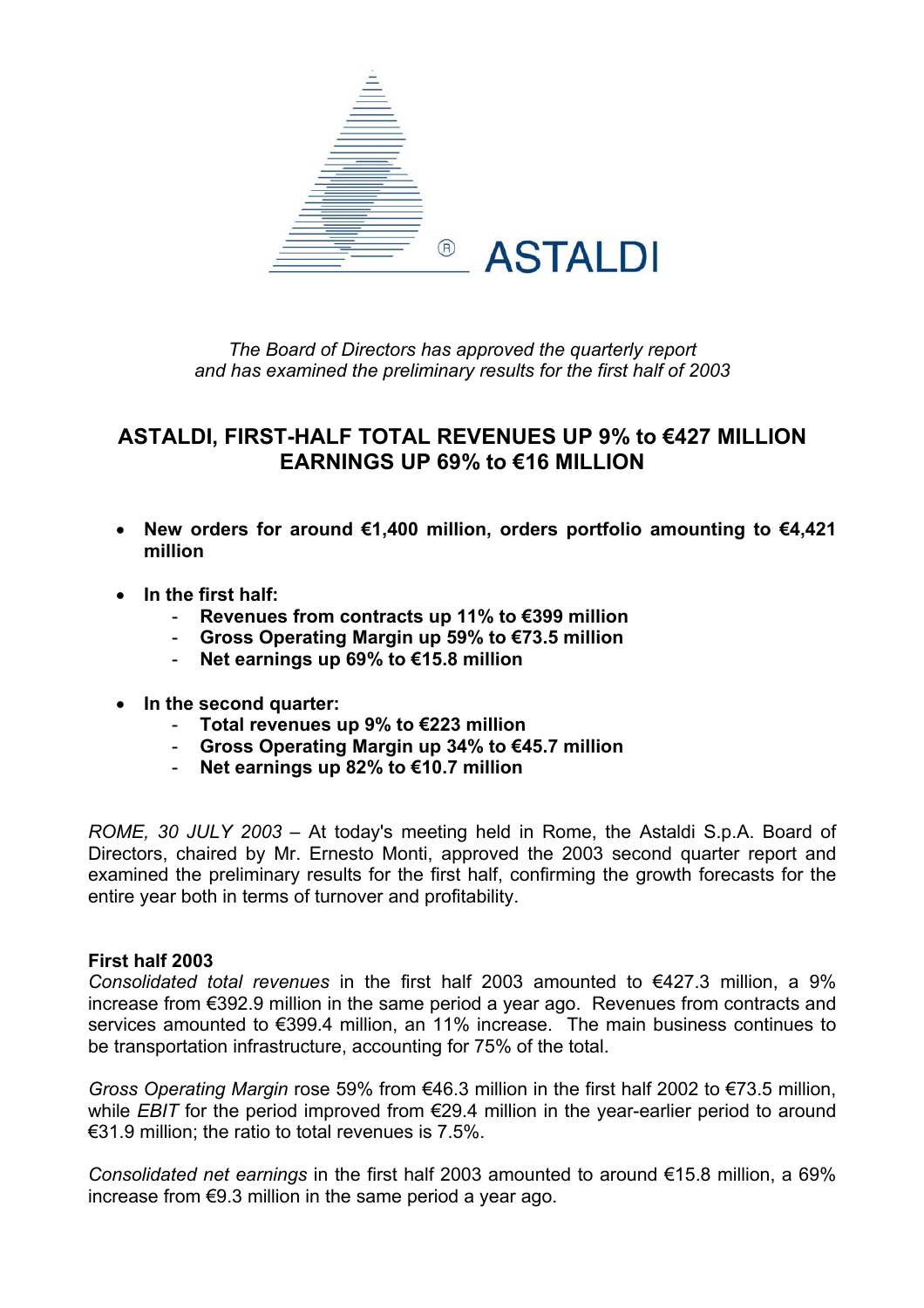The *net financial position* as at 30 June 2003 amounted to €160.6 million.

## **Orders portfolio**

New orders in the first half 2003 amounted to €1,381 million, lifting the total value of the consolidated orders portfolio to €4,421 million, a 28% increase from €3,439 million at the beginning of this year.

It should be noted that the consortium Iricav Due, in which Astaldi owns a 33% controlling stake, won its dispute with TAV for the construction of the Verona-Padua tract of the highspeed line connecting Verona and Venice. According to estimates, this job is worth €868 million to Astaldi.

As for foreign markets, the Venezuelan government received financing for the second stage of the Puerto Cabello-La Encrucijada railway, increasing Astaldi's orders portfolio by €70 million against a contract for an additional €270 million not yet financed and so not yet booked in the orders portfolio. A good success was also achieved in the United States with the awarding of around €100 million worth of new orders.

#### **The second quarter 2003**

*Total revenues* in the second quarter 2003 amounted to around €223 million, including €210 million in revenues from contracts, showing a yearly growth rate of around 9%. The contribution from the civil and industrial construction sector increased to 15% from 6% in the same quarter of 2002, boosted by the order relating to the New Exhibition Fair Center in Milan.

*Gross Operating Margin* increased 34% to €45.7 million, lifting the ratio to Total revenues from 16.6% last year to 20.5%.

*EBIT* rose 2.5% to  $\epsilon$ 16.9 million, for a ratio to total revenues of 7.6%.

*Net earnings* in the second quarter rose 82% from around €6 million to €10.7 million.

During the meeting, the Board also deliberated for the merger of the railway equipment company R.I.C. Railway International Construction S.p.A. with Italstrade S.p.A. (both wholly-owned subsidiaries of Astaldi S.p.A.).

\*\*\*

The operation is part of Astaldi's group rationalization and cost containment policy, aimed at focusing operations of the subsidiary Italstrade S.p.A. in the medium-sized transport infrastructure construction and maintenance sector (both road and railway) where in recent years the company has gained an appreciable and independent market position.

*For further details:* 

*ASTALDI Alessandra Onorati Head IR and Corporate Communications Tel. +39 06 417 66 389*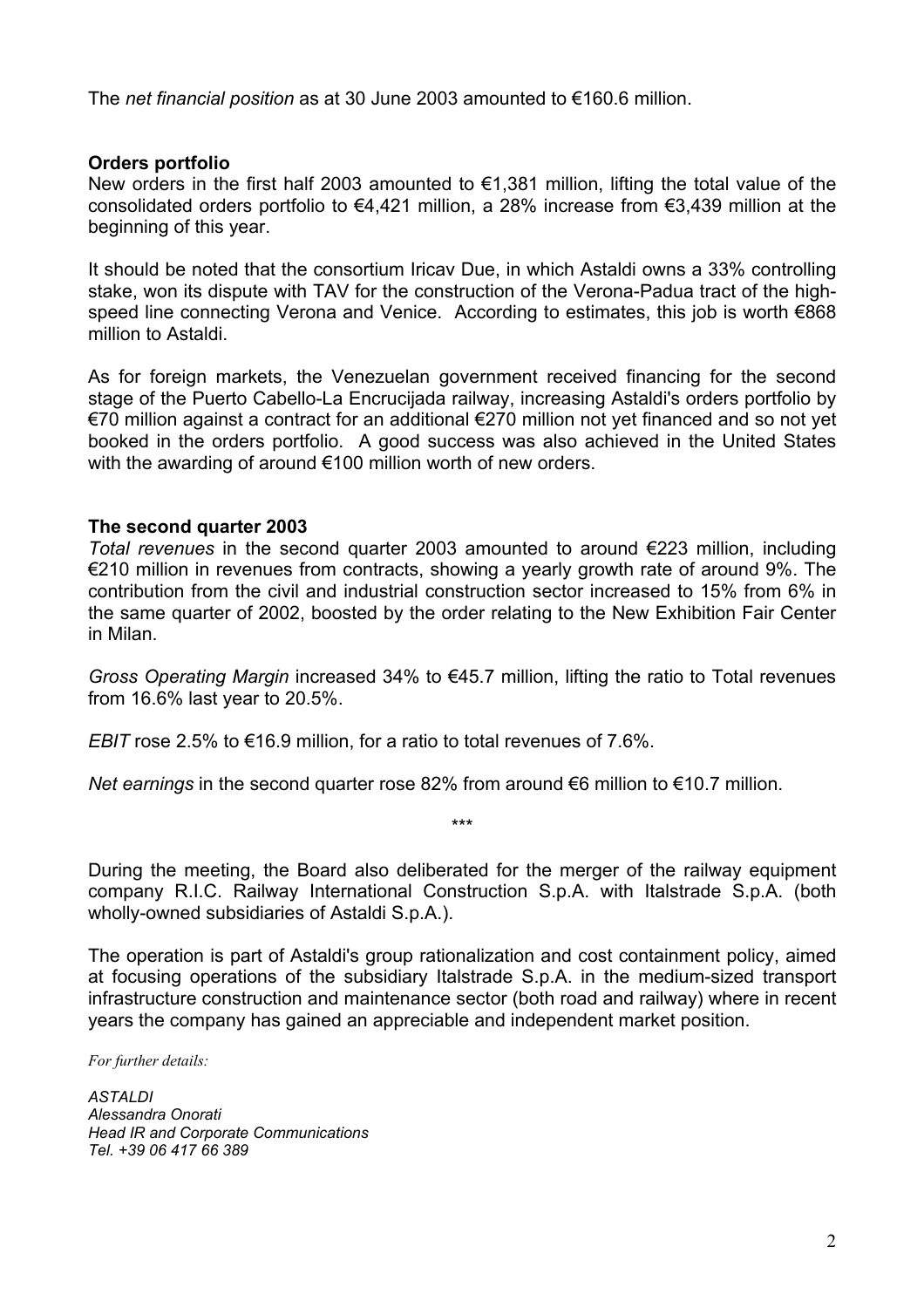# **RECLASSIFIED CONSOLIDATED INCOME STATEMENT**

| Euro/000                                         | $2nd$ Quarter<br>2003 | %      | $2nd$ Quarter<br>2002 | %      | $1st$ Half<br>2003   | $\frac{9}{6}$ | 1 <sup>st</sup> Half<br>2002 | %      |
|--------------------------------------------------|-----------------------|--------|-----------------------|--------|----------------------|---------------|------------------------------|--------|
| Revenues from services and<br>contracts          | 210,249               | 94.3   | 186,970               | 91.1   | 399,400              | 93.5          | 360,174                      | 91.7   |
| Other revenues and proceeds                      | 12,707                | 5.7    | 18,200                | 8.9    | 27,899               | 6.5           | 32,747                       | 8.3    |
| <b>Total revenues</b>                            | 222,956               | 100.0  | 205,170               | 100.0  | 427,299              | 100.0         | 392,921                      | 100.0  |
| Production costs                                 | (147, 843)            | (66.3) | (145, 795)            |        | $(71.1)$ $(294.571)$ | (68.9)        | (298, 529)                   | (76.0) |
| <b>Added value</b>                               | 75,113                | 33.7   | 59,375                | 28.9   | 132,728              | 31.1          | 94,392                       | 24.0   |
| Payroll expenses                                 | (29, 432)             | (13.2) | (25, 222)             | (12.3) | (59, 193)            | (13.9)        | (48, 104)                    | (12.2) |
| <b>Gross operating margin</b>                    | 45,681                | 20.5   | 34,153                | 16.6   | 73,535               | 17.2          | 46,288                       | 11.8   |
| Other operating expenses                         | (2,805)               | (1.3)  | (4, 825)              | (2.4)  | (8,067)              | (1.9)         | (6, 813)                     | (1.7)  |
| <b>EBITDA</b>                                    | 42,876                | 19.2   | 29,328                | 14.3   | 65,468               | 15.3          | 39,475                       | 10.0   |
| Depreciation and amortization                    | (15,930)              | (7.1)  | (3,382)               | (1.6)  | (25, 652)            | (6.0)         | (10, 443)                    | (2.7)  |
| Provisions and write-downs                       | (14, 832)             | (6.7)  | (14, 458)             | (7.0)  | (19,780)             | (4.6)         | (18, 636)                    | (4.7)  |
| Use of risk reserve                              | 4,783                 | 2.1    | 4.996                 | 2.4    | 11,832               | 2.8           | 19,003                       | 4.8    |
| <b>EBIT</b>                                      | 16,897                | 7.6    | 16,484                | 8.0    | 31,868               | 7.5           | 29,399                       | 7.5    |
| Net financial income (charges)                   | (5,703)               | (2.6)  | (5,308)               | (2.6)  | (11, 377)            | (2.7)         | (11, 881)                    | (3.0)  |
| Write-ups (write-downs) on equity<br>investments | (2,365)               | (1.1)  | (276)                 | (0.1)  | (1, 491)             | (0.3)         | (1,568)                      | (0.4)  |
| Extraordinary gains (charges)                    | 832                   | 0.4    | 1,822                 | 0.9    | 1,807                | 0.4           | 1,968                        | 0.5    |
| Income before taxes                              | 9,661                 | 4.3    | 9,078                 | 4.4    | 17,193               | 4.0           | 13,982                       | 3.6    |
| Income taxes                                     | (901)                 | (0.4)  | (3,232)               | (1.6)  | (3,594)              | (0.8)         | (5,034)                      | (1.3)  |
| Prepaid taxes                                    | 1,810                 | 0.8    | 0                     | 0.0    | 1,810                | 0.4           | 0                            | 0.0    |
| Net income for the period                        | 10,570                | 4.7    | 5,846                 | 2.8    | 15,409               | 3.6           | 8,948                        | 2.3    |
| Minority interest                                | 144                   | 0.1    | 34                    | 0.0    | 352                  | 0.1           | 368                          | 0.1    |
| <b>Consolidated net earnings</b>                 | 10,714                | 4.8    | 5,880                 | 2.9    | 15,761               | 3.7           | 9,316                        | 2.4    |